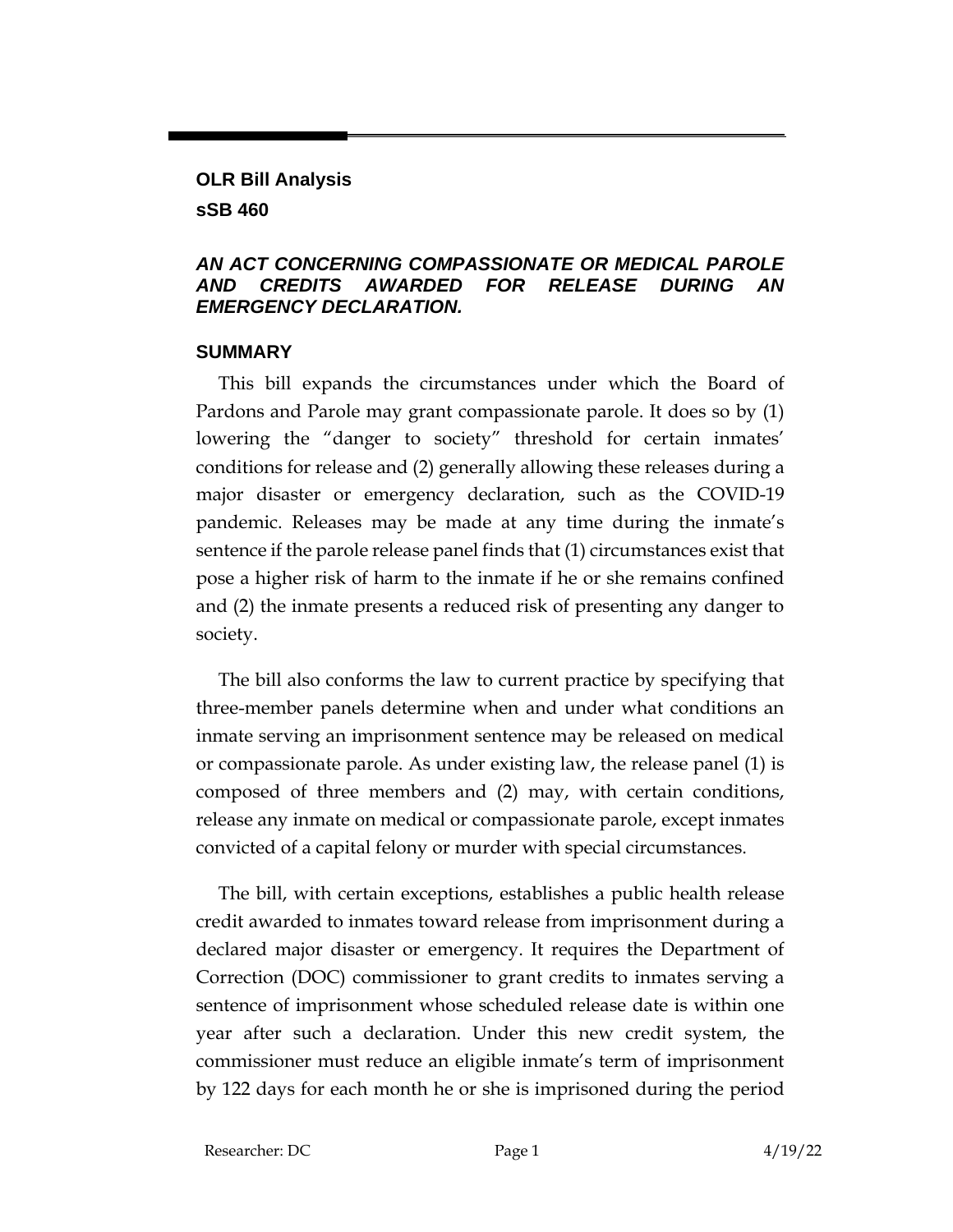covered by the declaration (prorated for partial months), up to 244 days' worth of credit during that period.

The bill also makes minor, technical, and conforming changes to the medical and compassionate parole statutes.

EFFECTIVE DATE: October 1, 2022

# **§§ 1-7 — MEDICAL AND COMPASSIONATE PAROLE**

The bill explicitly gives the Board of Pardons and Paroles independent decision-making authority to grant medical parole or compassionate parole; establish their conditions; and rescind, revoke, or discharge anyone under these paroles.

It also brings medical and compassionate parole under certain procedures for parole release. Under current law:

- 1. upon a request to return a person to custody made by certain individuals (e.g., DOC commissioner) authorized to serve criminal process, a law enforcement official must arrest and hold the person without written warrant (CGS § 54-127);
- 2. a parolee's parole must be revoked or rescinded after a hearing when a board employee recommends it and at least two members of a board panel approve it (CGS § 54-127a);
- 3. inmates returned to a DOC institution for violating parole may generally be retained in a correctional institution for the unexpired portion of their sentence with certain possible deductions (CGS § 54-128); and
- 4. if it appears to the appropriate panel that a person or inmate on parole will lead an orderly life, the panel may, by unanimous vote, declare the person discharged from DOC custody or terminate the period of special parole, without a court order, before the period is completed (CGS § 54-129).

The bill expands these provisions to also cover those on medical and compassionate parole.

| Researcher: DC | Page 2 | 4/19/22 |
|----------------|--------|---------|
|                |        |         |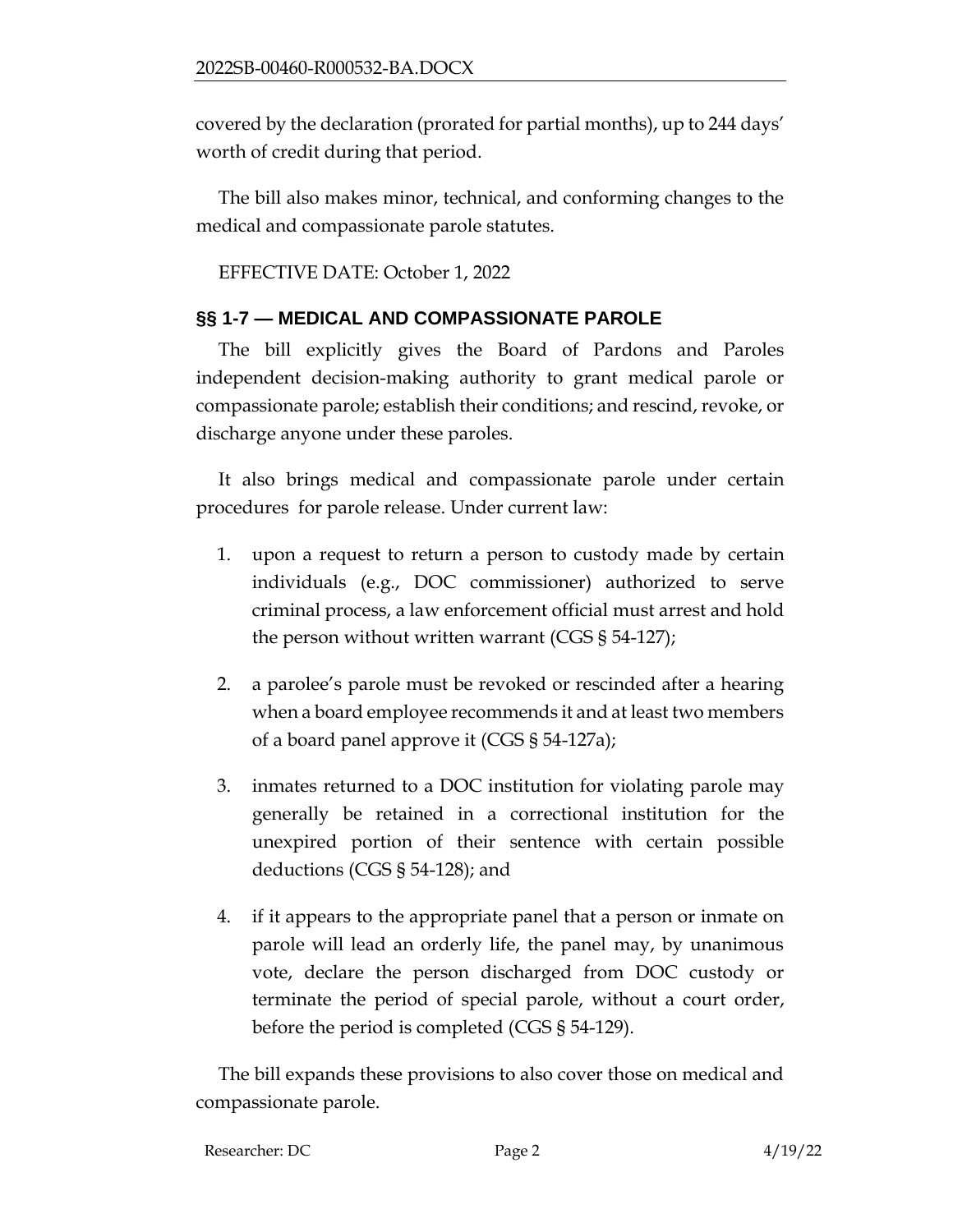#### **§ 8 — COMPASSIONATE PAROLE**

The bill lowers the "danger to society" threshold for certain inmates' conditions for release under a compassionate parole.

Under current law, the board may grant compassionate parole release to an inmate if, among other things, he or she is so physically or mentally debilitated, incapacitated, or infirm due to advanced age or a non-terminal condition, disease, or syndrome, as to be physically incapable of presenting a danger to society. Under the bill, the inmate must instead present a significantly reduced risk of danger to society rather than being physically incapable of presenting a danger to society.

As under existing law, to be eligible for compassionate release, an inmate must also have served at least half of his or her sentence, or half after the board commuted the original sentence.

#### *Emergency Declaration or Major Disaster*

The bill allows the panel to grant a compassionate parole release to any inmate (other than those convicted of a capital felony or murder with special circumstances as described above) serving any sentences of imprisonment during certain major disaster or emergency declarations. These declarations are those issued by the President covering any part of the state or by the governor, including those related to the COVID-19 pandemic or any other disease epidemic or public health emergency, or a natural disaster.

The release may be at any time during the inmate's sentence if the panel finds (1) circumstances exist that pose a higher risk of harm to the inmate if he or she remains confined and (2) the inmate presents a reduced risk of presenting any danger to society.

Under the bill, "COVID-19" means the respiratory disease designated by the World Health Organization (WHO) on February 11, 2020, as coronavirus 2019, and any related mutation WHO recognizes as a communicable respiratory disease.

Under the bill, anyone granted compassionate parole release must, upon the emergency declaration's expiration or termination, be ordered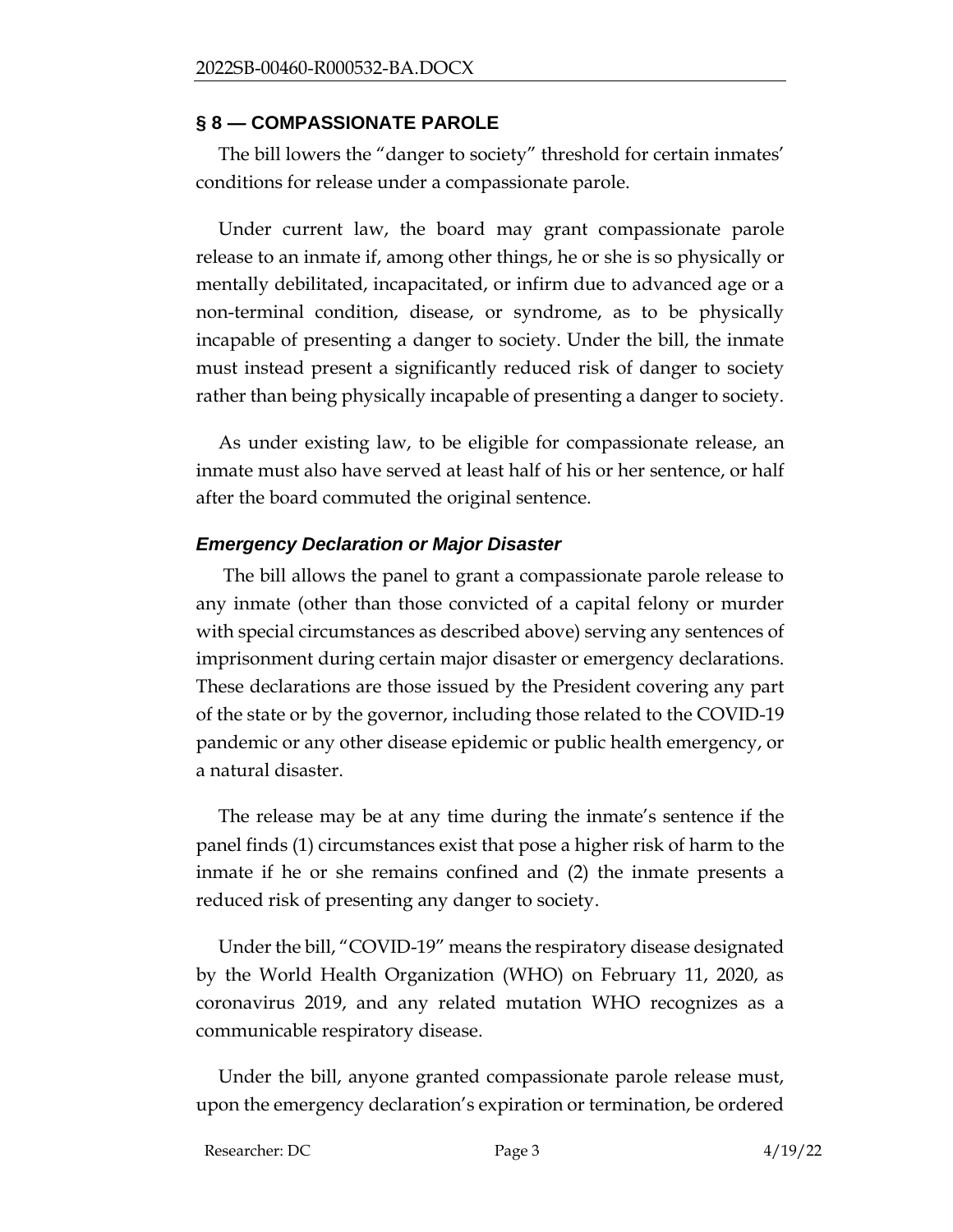to appear before the board or an appointed special panel within 20 days after the expiration or termination for a hearing on whether the parole should be revoked, continued, or modified. The board or panel must revoke the parole release if it finds (1) the risk of harm to the person if confined is no longer higher than before the major disaster or emergency declaration and (2) returning the person to confinement is in the best interest of public safety.

## *Rules and Regulations After Release*

Under current law, anyone granted compassionate parole must be released subject to the board's terms and conditions and supervised by DOC. The bill instead requires that they be supervised by rules and regulations the board established. As under existing law, the chairperson enforces the rules, regulations, and provisions and can retake and imprison the parolee for any reason the panel, or the chairperson with the panel's approval, deems sufficient. The chairperson can detain a person pending the panel's approval (CGS § 54-126).

# *Special Panel*

The bill allows the board's chairperson to appoint a special panel to implement the bill's compassionate parole provisions and review and decide requests for these paroles on an emergency basis. The bill requires the chairperson to act as expeditiously as possible in all cases.

# *Applicability for Other Paroles*

The bill specifies that the compassionate parole provisions, both under existing law and the bill, do not affect an inmate's eligibility for any other form of parole or release provided by law.

# *Reporting*

Starting by October 1, 2023, the bill requires the board to annually report to the Judiciary Committee, the number of:

- 1. inmates granted compassionate parole release in the prior year,
- 2. individuals released who were arrested in the prior year,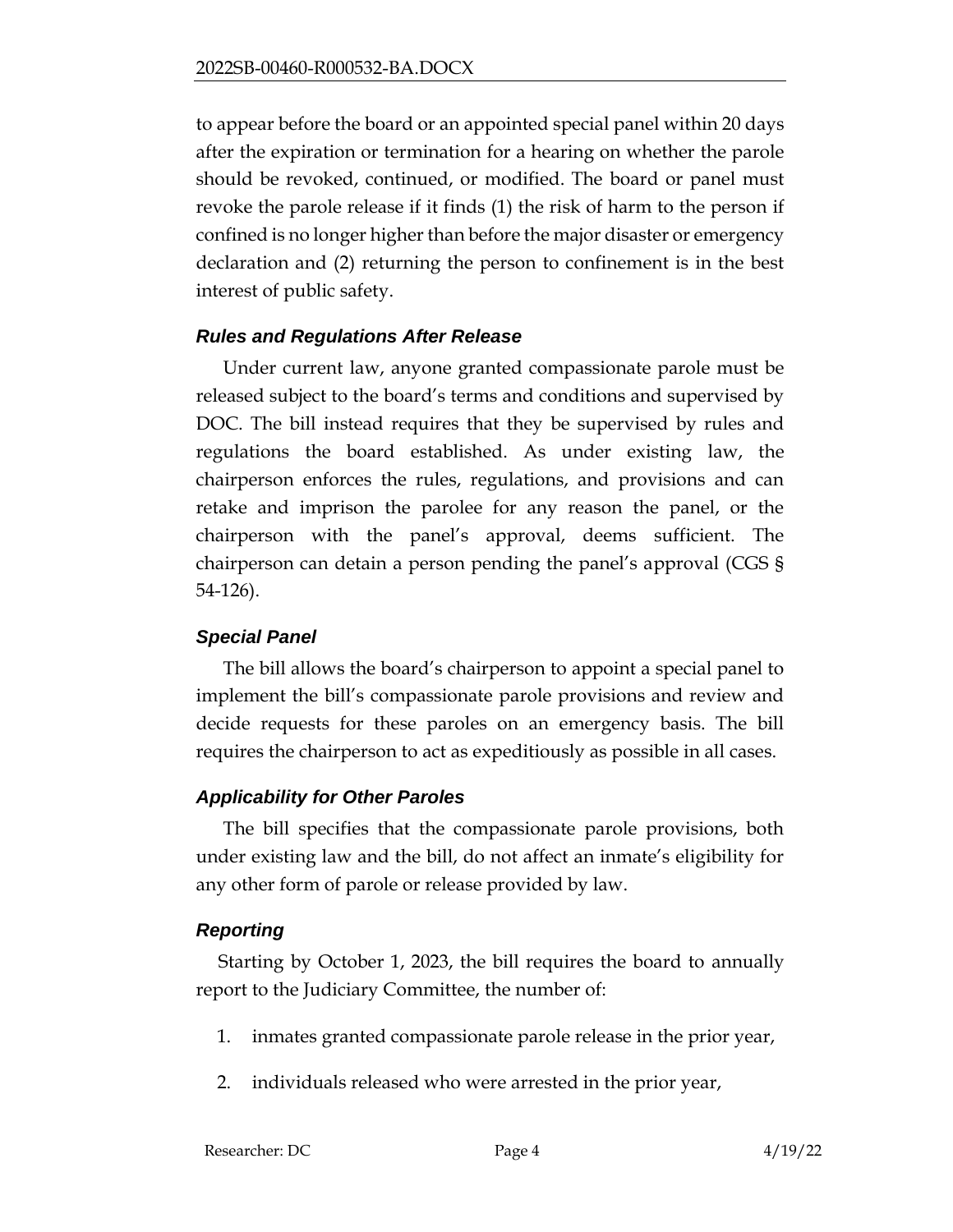- 3. individuals released who were ordered re-confined for violating their release terms or conditions in the prior year, and
- 4. individuals released who were sentenced to confinement on a separate and unrelated offense.

# **§ 9 — PUBLIC HEALTH EMERGENCY RELEASE CREDITS**

The bill requires the DOC commissioner to grant public health release credits to any inmate serving a sentence of imprisonment whose scheduled release date is within one year after certain major disaster or emergency declarations. This does not apply to an inmate who is a persistent dangerous felony offender, persistent dangerous sexual offender, or those who committed:

- 1. murder (CGS § 53a-54a),
- 2. murder with special circumstances (CGS § 53a-54b),
- 3. felony murder (CGS § 53a-54c),
- 4. arson murder (CGS § 53a-54d),
- 5. 1st degree manslaughter (CGS § 53a-55),
- 6. 1st degree manslaughter with a firearm (CGS § 53a-55a),
- 7. 1st degree aggravated sexual assault (CGS § 53a-70a),
- 8. aggravated sexual assault of a minor (CGS § 53a-70c), or
- 9. home invasion (CGS § 53a-100aa).

Regardless of any provision in existing law, the DOC commissioner must award to any eligible inmate serving a sentence during the period covered by the declaration public health release credits toward reducing the inmate's imprisonment term by 122 days for each month the inmate is imprisoned during the period covered by the declaration. The credit must be prorated for partial months within the period. A covered declaration is the same as those for compassionate parole release during a major disaster or emergency declaration (see above). The